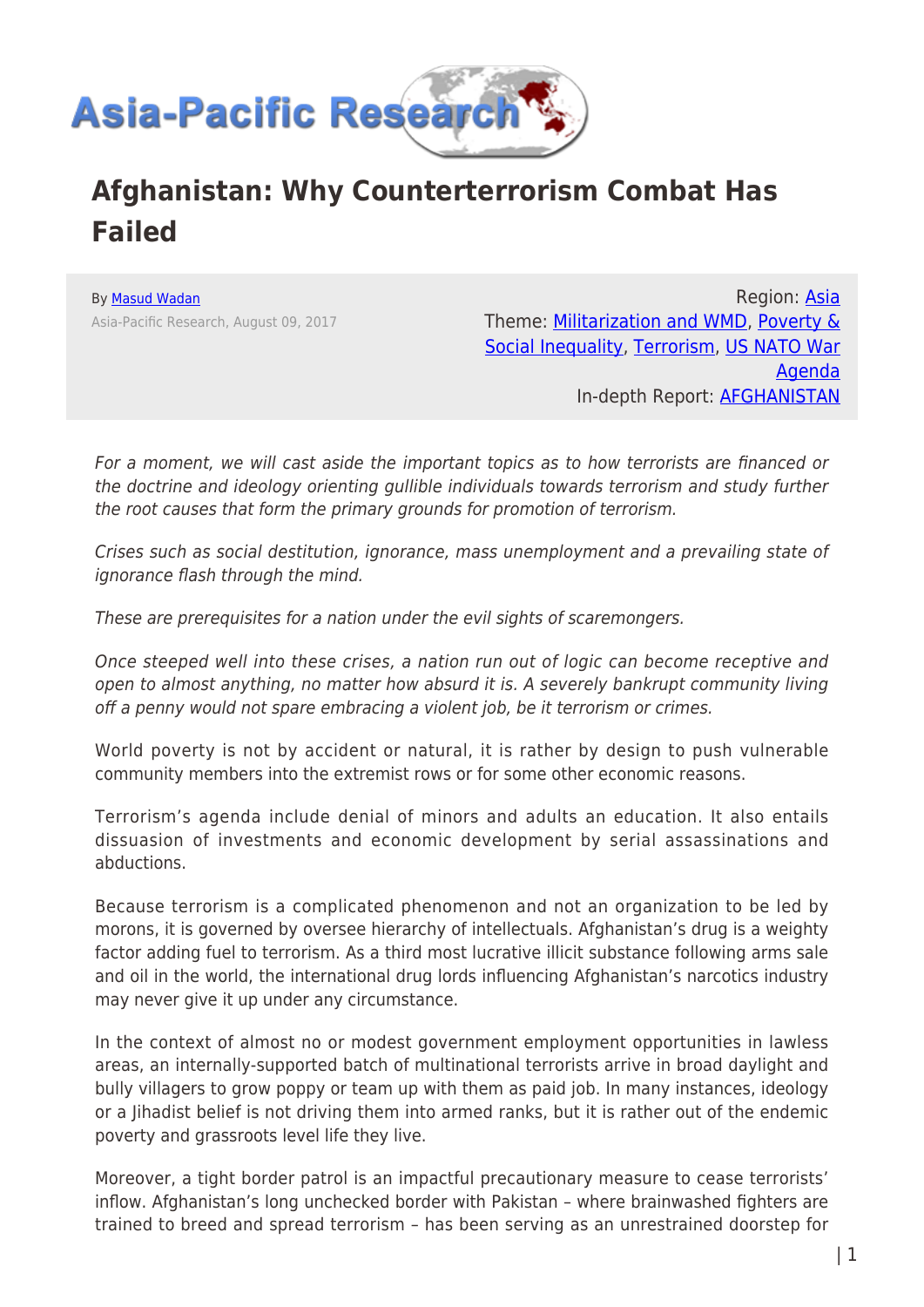terrorists to Afghanistan. If the so-called "counterterrorist parties" honestly want to put an end to this drama, they should set off the crusade from the border.

Afghanistan's population is not surprisingly high to make it inconceivable to fight rampant destitution and poor livelihood. They are the primary vacuums exposing the non-violent population to extremist and ultra-orthodox beliefs leading to terrorism. Only a fraction of Afghanistan's natural resources could lift the nation out of rubble, if it is handled in bonafide and scrupulously.



To invest on future rebellious generations, the terrorists nowadays set fire to hardly-earned private businesses and markets in a bid to force a businessman to quit and lay off personnel and lure those unemployed as a consequence.

The Afghan governments seemed not intended to fill the gap immediately to avoid terrorists' reinforcement, but it does run a ridiculous scheme to welcome those surrendering Taliban members, regardless of how many they have killed.

Now a Taliban fighter's life is placed ahead of a soldier's life. Very often, Afghan soldiers stranded in a siege by rebels have been left to die by crooked commanders or higher authorities.

Terrorism can't be fought when the rebels are vaguely provided with super arms and military hardware. They are often spotted with Humvees and Ford Rangers lined tidily as though they are donated externally. Terrorism also can't be countered when, as evidences reveal, mysterious helicopters drop cases of arms to militants, yet only the Afghan government and international forces here can fly over Afghanistan's airspace.

This is not an anti-terrorism mission when a US unmanned aircraft or fighter jet repeatedly mistakes Afghan Security Forces for militants. This is also not a war on terror when Islamic schools and seminaries operating in their thousands in Afghanistan are blatantly raising minors and teens as terrorists, which is none of the Afghan government's business now.

This week, militants raided a village in central Afghanistan and shot dead around 40 villagers including children and women. They have not been hit back and still roam at large. These evidences leave nothing to doubt about the double-game of all internal and external parties involved in anti-terrorism war.

These relentless humans known as terrorists have no room in a hostile environment and can't co-exist with a peace-seeking community, unless they are not pawns of very upperhands. The global and domestic media may have succeeded in painting the picture of Taliban as a solid and unbeatable force, indeed, it is not so and all is meant to play up the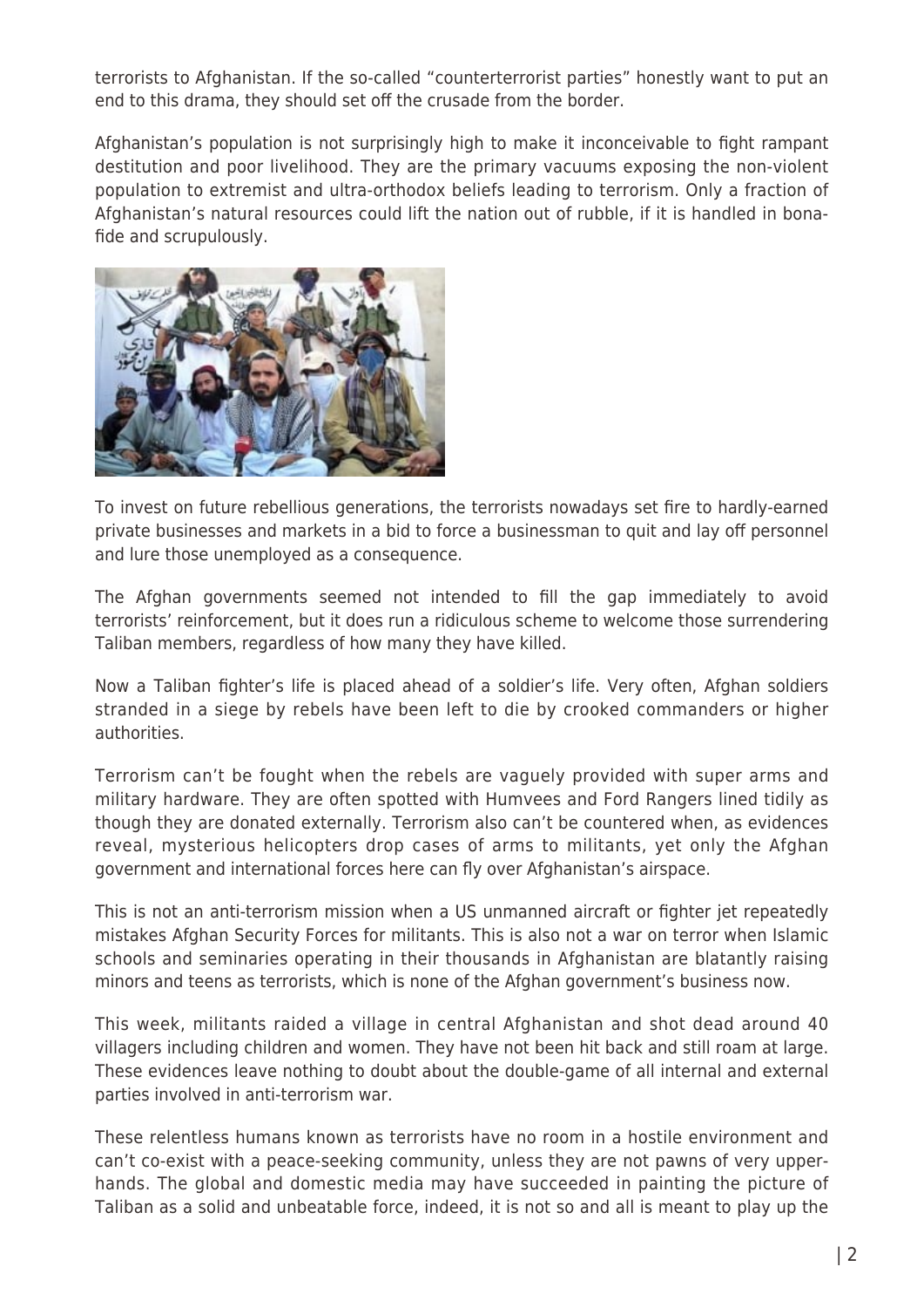## menace of terrorism.



US troops in opium field in Afghanistan

The terrorist factions use concepts such as massacre of innocents in international coalition's airstrikes on villages in absorbing new recruits which causes a stir and awakens a sense of antagonism against international forces. The foreign forces' intrusion into public houses and dishonor to women are among haunting stories that turn villagers hostile to outsiders.

The ignorance and lack of understanding about what is good and what is evil, is destining children to an uncertain future. As a widespread example, parents send their children to sometimes distanced seminaries and religious schools for Islamic teachings, unconscious of their fate. Almost all of these students are intended for war fronts. Many parents have come to their senses too late: their children were nurtured all the way to becoming waged fighters of little worth. This contributory part of terrorism could simply be tamed by governments by **freezing these religious schools** and launching awareness campaign among vulnerable communities, unless there is willfulness.

On the finance and arms side, we have a handful of reports that militants enjoy compulsory benefits from locals in the form of cash or food. They get arms and weapons as a divine gift, dropped aerially, particularly to militants operating in northern Afghanistan provinces, because they are not in close contact with their heartland, Pakistan, where they get well armed.

Afghanistan's story bears it out that terrorism is not a fight for an objective against a certain group, but shooting people to death for no reason only to send shockwaves of terror and horror across the country.

With impunity and and hamstrung judiciary branch in place, Afghanistan remains to be the most favorable jurisdiction for smooth insurgency with no grave consequences for evildoers. Then, we should stop expecting the national and foreign governments to win the war under such circumstances.

Terrorism is a nexus of poverty, illiteracy, unemployment, religious misguidance and, at last, offer of wage and arms to volunteers. If the same cash and weapons are withheld to terrorists and poverty and ignorance is diminished under effective plans and borders are strictly watched, Afghanistan's most crucial crisis will be resolved. These measures will not take place so far as the interests of warmongers are concerned.

The original source of this article is Asia-Pacific Research